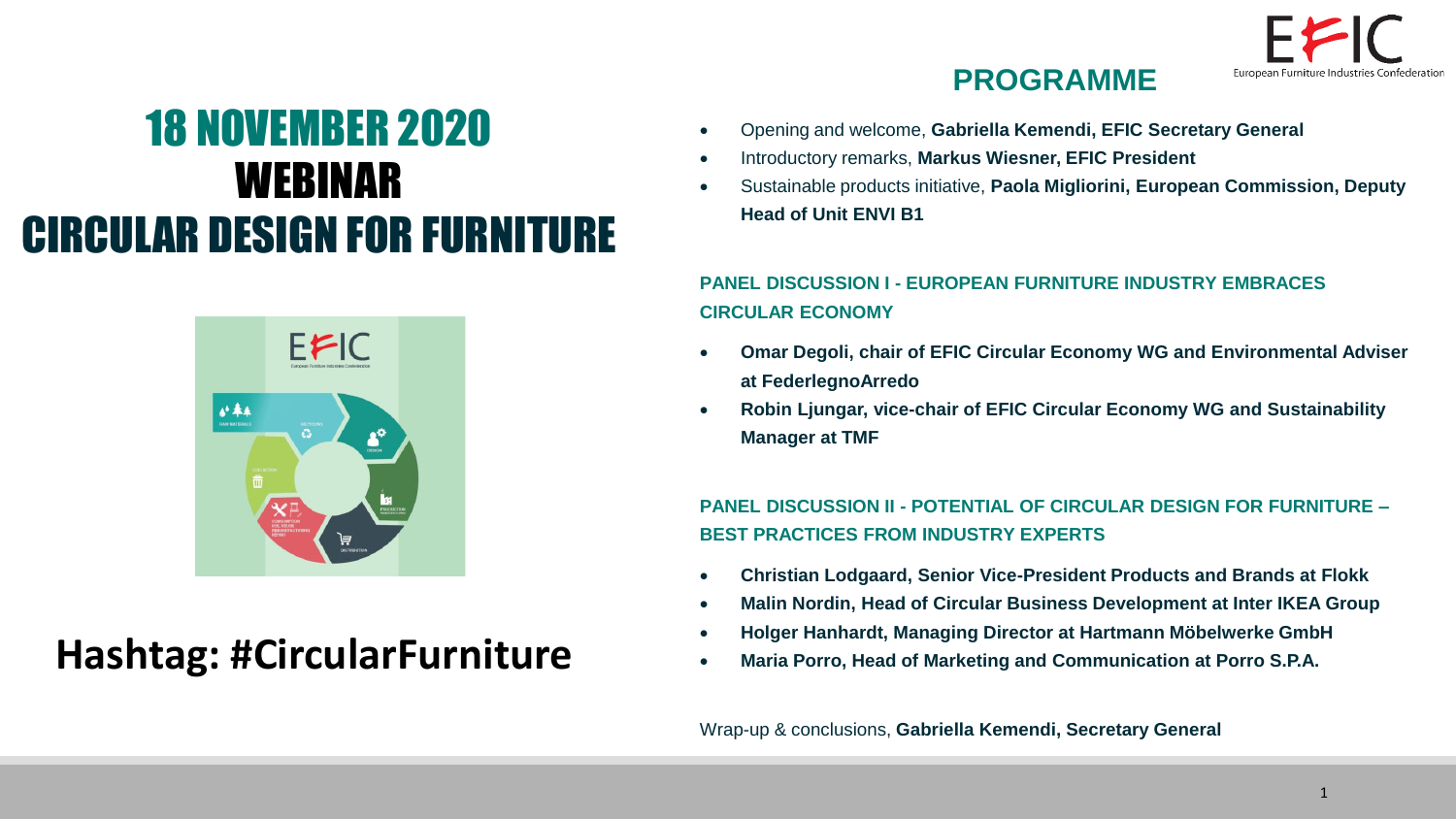

## 18 NOVEMBER 2020 WEBINAR CIRCULAR DESIGN FOR FURNITURE Wrap-up

- **1. We need to organise this kind of events more often!**
- **2. Companies are encouraged to embrace circular economy principles.**
- **3. Transitioning to a circular economy will be the main contribution of the industry to climate goals.**
- **4. We are in a transition, there is still a lot to learn, to define and to change to the circular logic. This applies to consumers and purchasing behaviours, too.**
- **5. Collaboration among policy-makers, industry, suppliers, academia is necessary.**
- **6. Policymakers should rely on industry expertise and standardisation bodies.**
- **7. Policymakers should ensure that harmonised rules are put in place at EU level and a holistic approach across policies is needed.**
- **8. Policymakers should consider the complexity of furniture and its supply and value chain.**
- **9. Industry should have flexibility to innovate. Policymakers to set the goals and industry to find the technical solutions.**

**10. There is no 'one-size-fits-all' solution.**